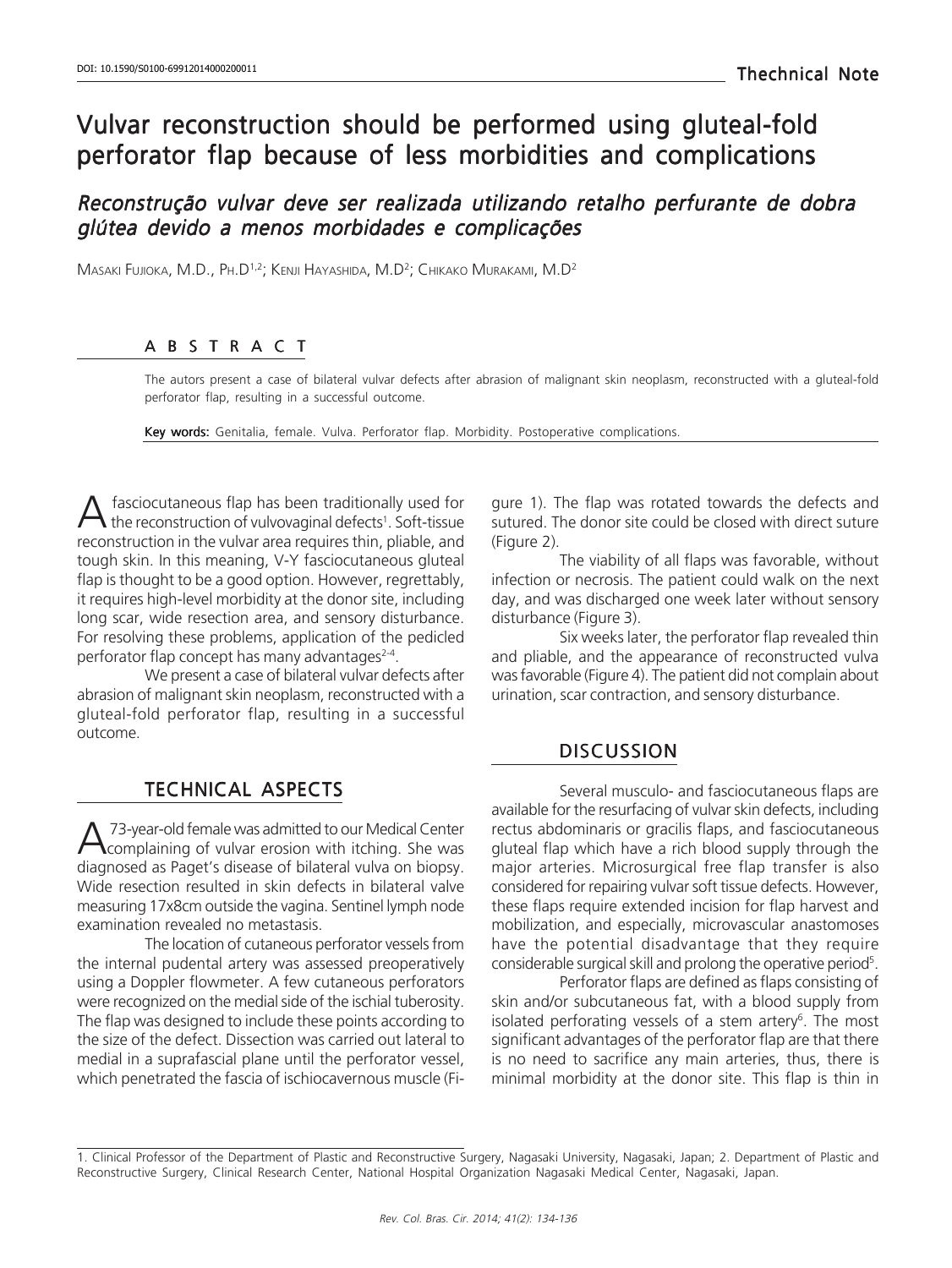

Figure 1 - An intraoperative elevation of the skin flap. A perforator vessel can be recognized (arrow).



Figure 2 - The resurfacing of the vulvar wound using a glutealfold perforator flap.

comparison to the fasciocutaneous flaps, and vascularity is reliable. While elevating the fasciocutaneous flap, the long triangular incision is across the cutaneous branches of obturator and posterior thigh nerves consequently, which causes the prolonged sensory disturbance on the medial thigh and gluteal regions<sup>1</sup>. Besides, large fasciocutaneous flaps sometimes required scar revision for their contraction, and had a risk of developing seroma or hematoma after suregery<sup>7</sup>. On the other hands, dissection of perforator flaps was carried in a supra-fascial plane level, which is free from nervous disturbance. And small incision reduced intraoperative bleeding, although surgeon used usual scissors, not manage to prepare a computer-controlled bipolar diathermy system<sup>7</sup>.

The standard gluteal-fold perforator flap was harvested from the gluteal-fold for the aesthetic reason, however, many patients complained some discomfort in the sitting position due to the scars<sup>8</sup>. We did not elevate the flap from the gluteal-fold but the medial thigh, to where the pressure did not affect when the patients sat, especially, for elder patients.

An ideal flap is thought that to be a good vascularized skin paddle with the same thickness and width as the wound, which minimizes negative impacts on



Figure 3 - The reconstructed wound two weeks after surgery.



Figure 4 - View of the reconstructed vulva six weeks after surgery revealed favorable appearance without scar contraction.

walking, creates a natural esthetic appearance, and requires a single-stage operation<sup>9</sup>. Gluteal-fold perforator flap fully satisfies these requirements; thus, we believe that this flap should be recommended as the first choice for vulvar resurfacing.

#### Ethical considerations

The procedures followed were in accordance with the ethical standards of our institutional committee on human experimentation and with the Helsinki Declaration of 1975, as revised in 1983.